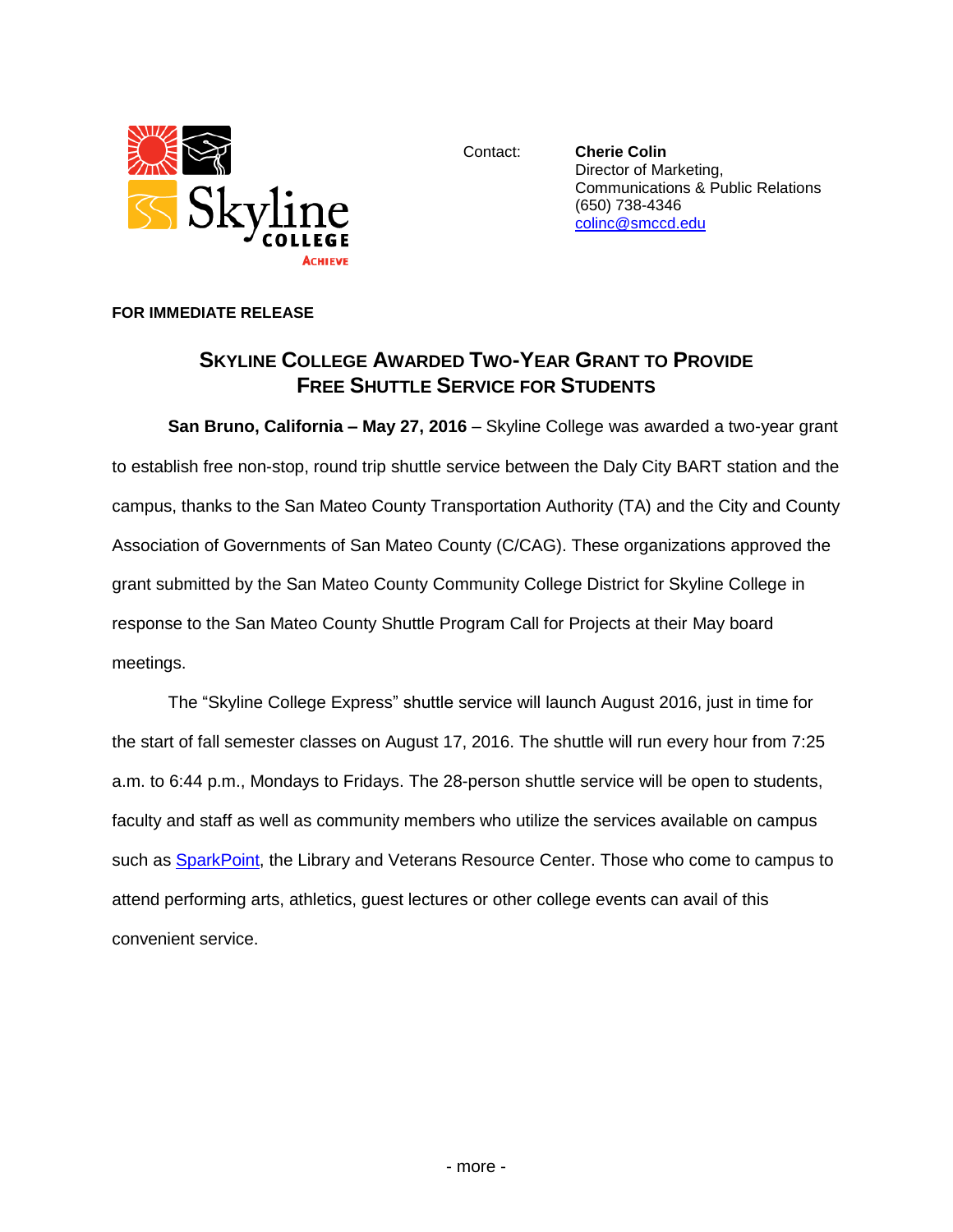Initial discussions on the project began in 2013 at the first annual [Success Summit](https://skylinesuccesssummit.com/) hosted by the [President's Council](http://www.skylinecollege.edu/presidentscouncil/index.php) where a breakout session entitled, "The Last Mile" spurred much enthusiasm. This discussion demonstrated a clear need for a solution to the problem of transportation to and from campus from major transit hubs. A comprehensive transportation survey conducted in 2014, highlighted that due to the long travel time and lack of convenience, 67% of students and 74% of faculty and staff drive alone to the campus or have someone drive them. Implementation of the shuttle program will create convenient first / last mile connections for more than 5,000 students and employees residing in Daly City, San Francisco, and East Bay vicinities, representing close to half of the campus population.

"We are thrilled to accept this grant that will help us fulfill the Skyline College Promise to support students in being able to get in, get through and get out, on time, according to their educational goals. The entire college is committed to this Promise. The dream of providing transportation for students to allow them to gain access to an education, will become a reality this fall," said Skyline College president, Regina Stanback Stroud, Ed.D. "This shuttle is a great example of how the Success Summit identifies issues within the north county and works to solve them. "

The shuttle program will support students in getting to campus in a timely fashion at no cost, helping to mitigate socio-economic barriers to education and decrease commute times. Potential students who otherwise had no means of transportation to attend college will now have access to world-class educational opportunities, with approximately 100 degrees and certificates to choose from, for only \$46 per unit.

"Skyline College prides itself in fostering a culture of sustainability. This shuttle will also allow us to further that goal, by reducing the campus carbon footprint, single occupancy vehicles and vehicle miles travelled." said Eloisa Briones, Vice President of Administrative Services.